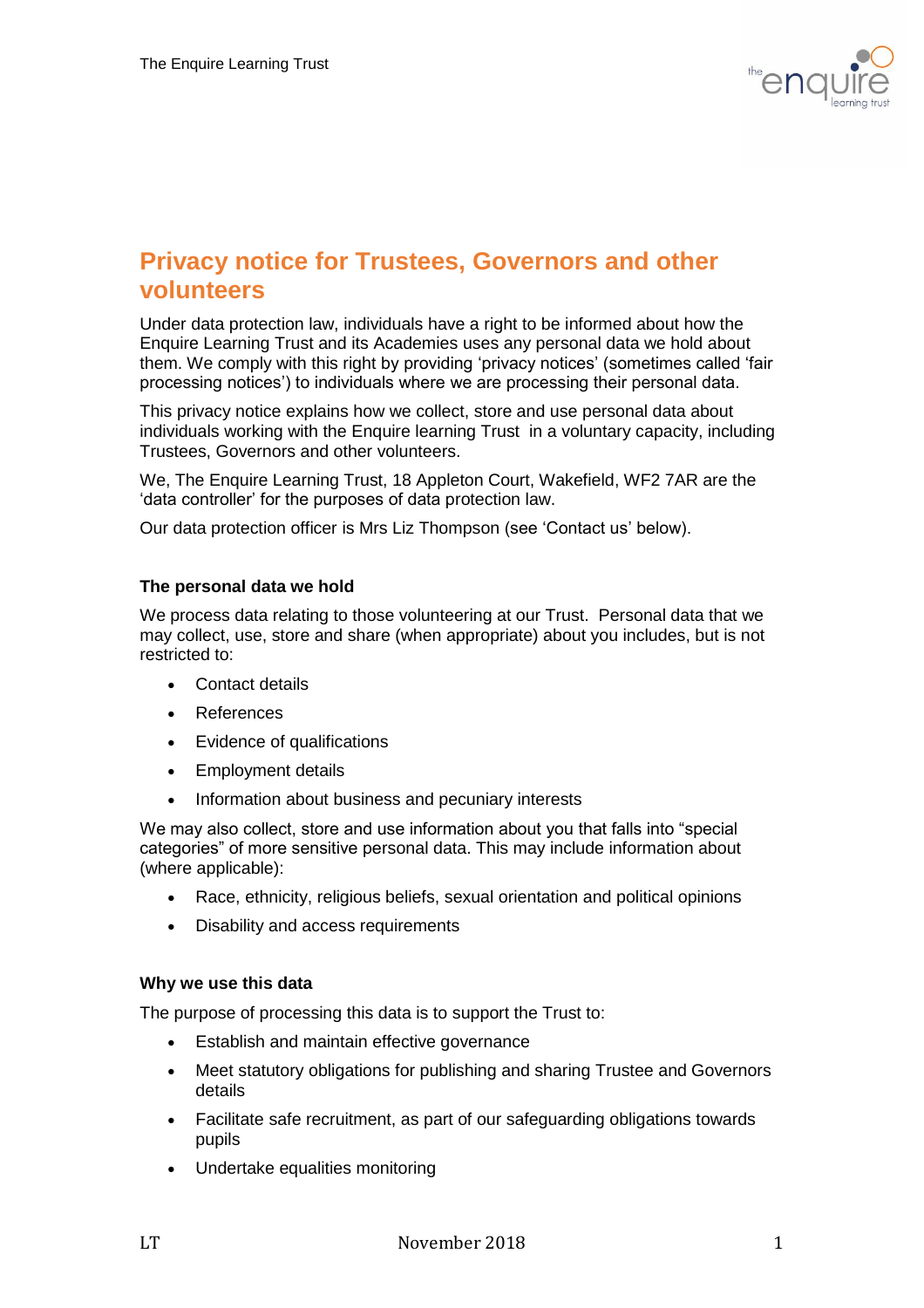

 Ensure that appropriate access arrangements can be provided for volunteers who require them

# **Use of your personal information for marketing purposes**

Where you have given us consent to do so, the Trust may send you marketing information by email or text promoting Trust or Academy events, campaigns, charitable causes or services that may be of interest to you. You can withdraw consent or 'opt out' of receiving these texts and/or emails at any time by clicking on the "Unsubscribe" link at the bottom of any such communication, or by contacting our data protection officer.

# **Our lawful basis for using this data**

We only collect and use personal information about you when the law allows us to. Most commonly, we use it where we need to:

- Comply with a legal obligation
- Carry out a task in the public interest

Less commonly, we may also use personal information about you where:

- You have given us consent to use it in a certain way
- We need to protect your vital interests (or someone else's interests)

Where you have provided us with consent to use your data, you may withdraw this consent at any time. We will make this clear when requesting your consent, and explain how you go about withdrawing consent if you wish to do so.

Some of the reasons listed above for collecting and using personal information about you overlap, and there may be several grounds which justify our use of your data.

# **Collecting this information**

While the majority of the information we collect from you is mandatory, there is some information that you can choose whether or not to provide to us.

Whenever we seek to collect information from you, we make it clear whether you must provide this information (and if so, what the possible consequences are of not complying), or whether you have a choice.

## **How we store this data**

Personal data is stored in accordance with our Information Governance Policy and Trust Retention Policy.

We maintain a file to store personal information about all volunteers. The information contained in this file is kept secure and is only used for purposes directly relevant to your work with the Trust.

When your relationship with the Trust or Academy has ended, we will retain and dispose of your personal information in accordance with our Retention Policy.

Our Retention Policy sets out how long we keep this information. A copy of this can be requested from the academy office or by visiting our website [www.enquirelearningtrust.org](http://www.enquirelearningtrust.org/)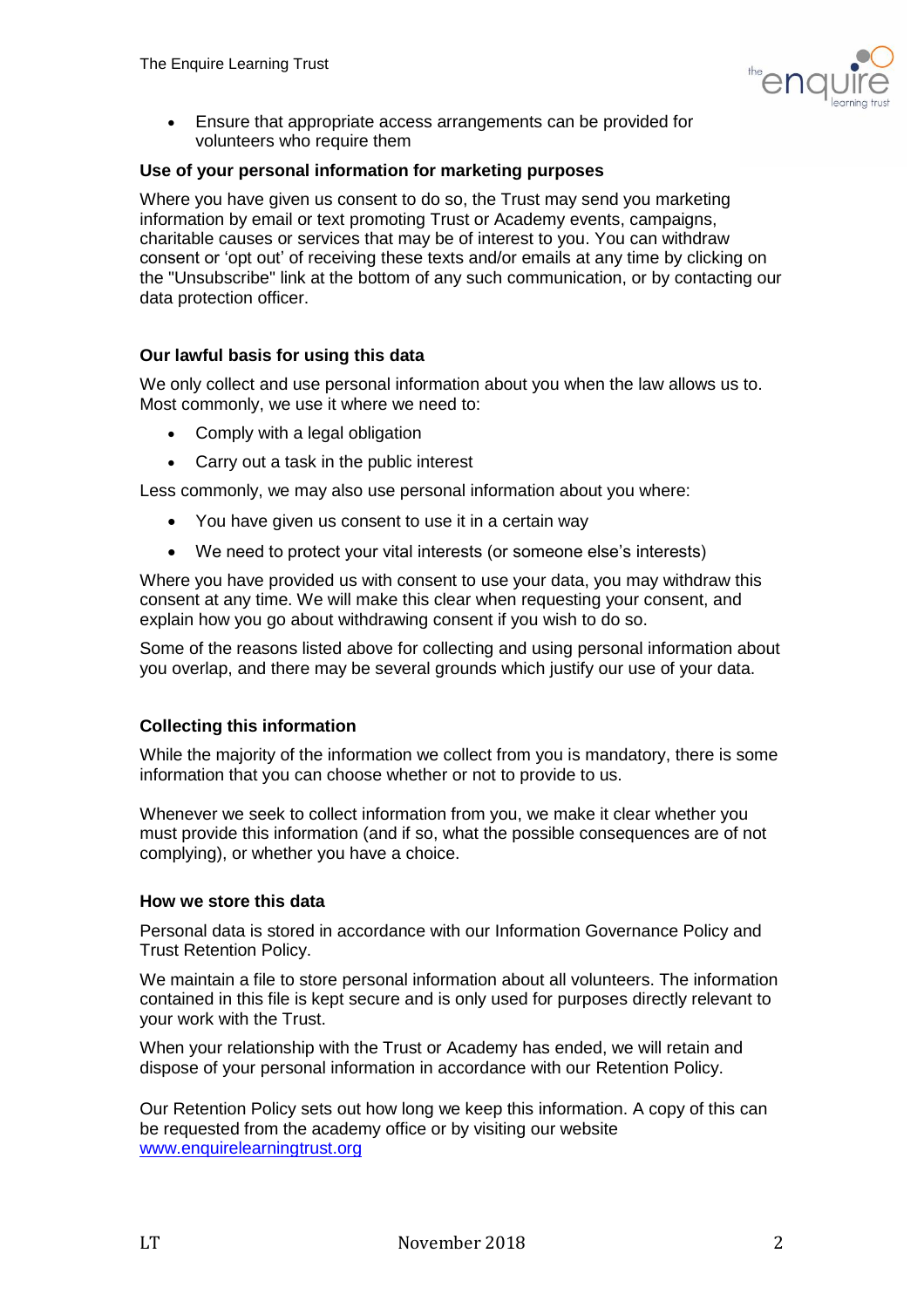

We have put in place appropriate security measures to prevent your personal information from being accidentally lost, used or accessed in an unauthorised way, altered or disclosed.

We will dispose of your personal data securely when we no longer need it.

# **Data sharing**

We do not share information about you with any third party without your consent unless the law and our policies allow us to do so.

Where it is legally required, or necessary (and it complies with data protection law) we may share personal information about you with:

- *Government departments or agencies – to meet our legal obligations to share information about governors/trustees*
- *Our local authority – to meet our legal obligations to share certain information with it, such as details of governors*
- *Suppliers and service providers – to enable them to provide the service we have contracted them for, such as governor/trustee support*
- *Professional advisers and consultants*
- *Employment and recruitment agencies*
- *Police forces, courts*

# **Transferring data internationally**

Where we transfer personal data to a country or territory outside the European Economic Area, we will do so in accordance with data protection law.

## **Your rights**

## **How to access the personal information we hold about you**

Individuals have a right to make a 'subject access request' to gain access to personal information that the Trust holds about them.

If you make a subject access request, and if we do hold information about you, we will:

- Give you a description of it
- Tell you why we are holding and processing it, and how long we will keep it for
- Explain where we got it from, if not from you
- Tell you who it has been, or will be, shared with
- Let you know whether any automated decision-making is being applied to the data, and any consequences of this
- Give you a copy of the information in an intelligible form

You may also have a right for your personal information to be transmitted electronically to another organisation in certain circumstances.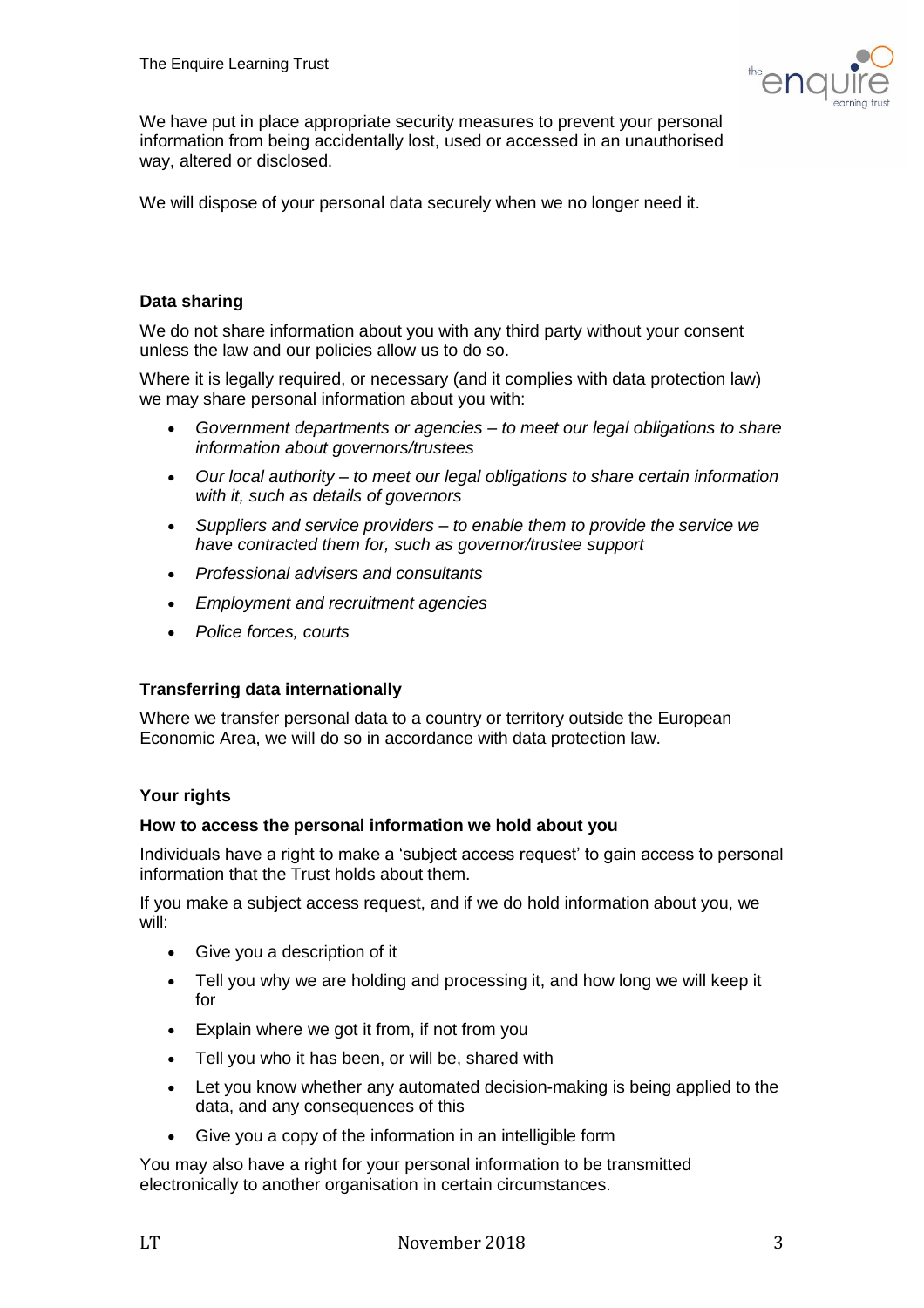

If you would like to make a request, please contact our data protection officer.

## **Your other rights regarding your data**

Under data protection law, individuals have certain rights regarding how their personal data is used and kept safe. You have the right to:

- Object to the use of your personal data if it would cause, or is causing, damage or distress
- Prevent your data being used to send direct marketing
- Object to the use of your personal data for decisions being taken by automated means (by a computer or machine, rather than a person)
- In certain circumstances, have inaccurate personal data corrected, deleted or destroyed, or restrict processing
- Claim compensation for damages caused by a breach of the data protection regulations

To exercise any of these rights, please contact our data protection officer.

## **Complaints**

We take any complaints about our collection and use of personal information very seriously.

If you think that our collection or use of personal information is unfair, misleading or inappropriate, or have any other concern about our data processing, please raise this with us in the first instance.

To make a complaint, please contact our data protection officer.

Alternatively, you can make a complaint to the Information Commissioner's Office:

- Report a concern online at<https://ico.org.uk/concerns/>
- Call 0303 123 1113
- Or write to: Information Commissioner's Office, Wycliffe House, Water Lane, Wilmslow, Cheshire, SK9 5AF

## **Contact us**

If you have any questions, concerns or would like more information about anything mentioned in this privacy notice, please contact our data protection officer:

Mrs Liz Thompson

18 Appleton Court

Wakefield

WF2 7AR

01924 792906